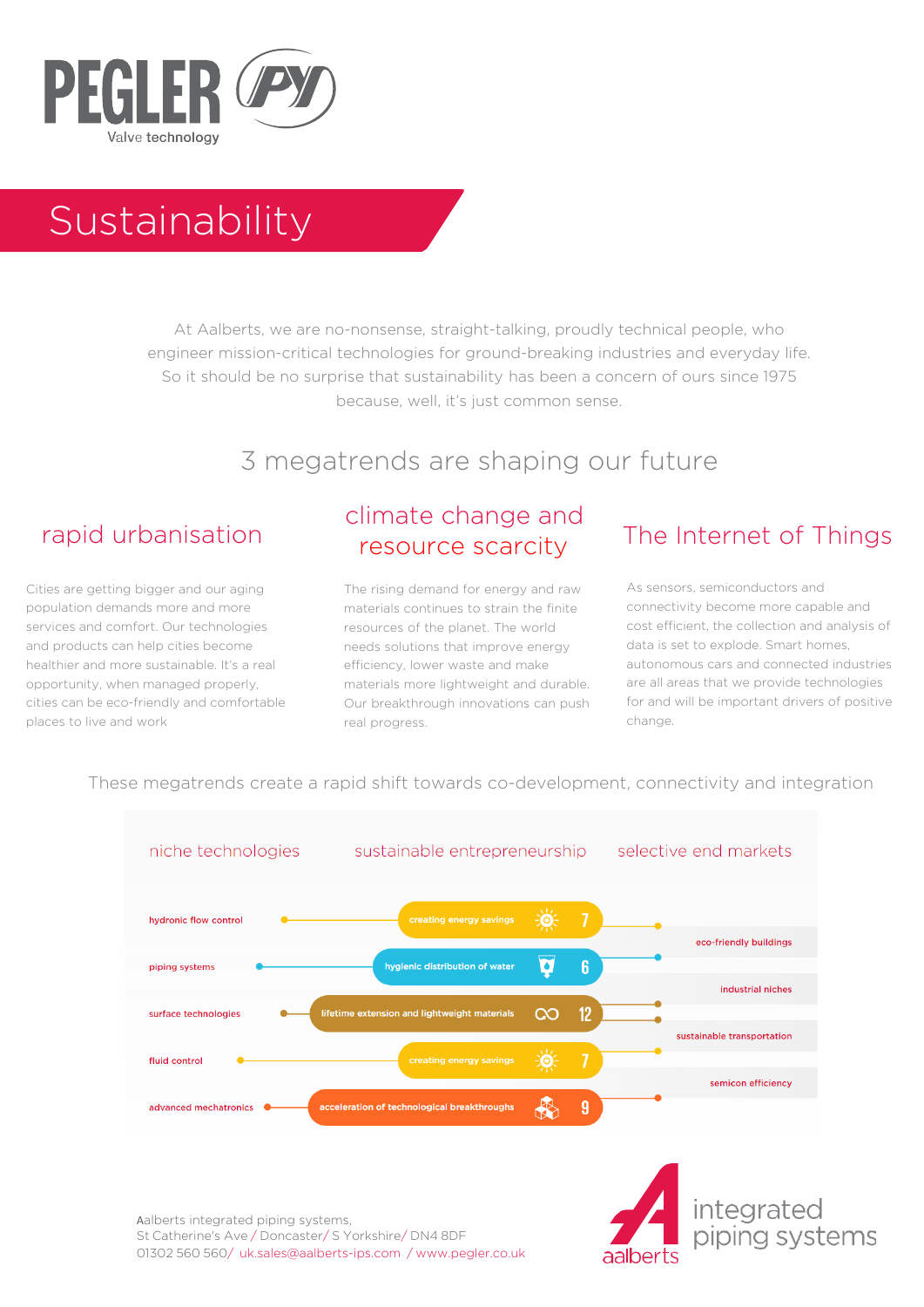

# our commitment

Aalberts IPS believe that good safety, health and environmental management is critical to the success of our business. We engineer mission-critical technologies for a smart, clean and responsible future. Our commitment is to collaborate with our suppliers, partners and customers to create shared value and make real progress towards a carbon neutral economy in 2050.



# Products built to last

Aalberts IPS apply the principles of quality and reliability to their products and innovations.

Our R&D departments engineer with a 'fit to last' strategy, focusing on maximising lifetimes of components and solutions.

#### Energy efficiency and waste reduction at the heart of what we do

Each year, Alberts piping systems deliver over three hundred million meters of pipes and connections for the hygienic distribution of drinking, potable and waste water. Our solutions ensure clean water use and water savings.

Aalberts thermostratic radiator valves are top rated for energy efficiency, providing accurate temperature adjustment in response to conditions inside a room.

The Pegler Energy Policy has now been refined, objectives agreed and an action plan is in development. The overall objective is to embed a culture of continuous energy efficiency improvement, while also complying with legislation, managing energy security risks and reducing the impact Pegler has on the environment has now been refined, objectives agreed and an action plan is in development.

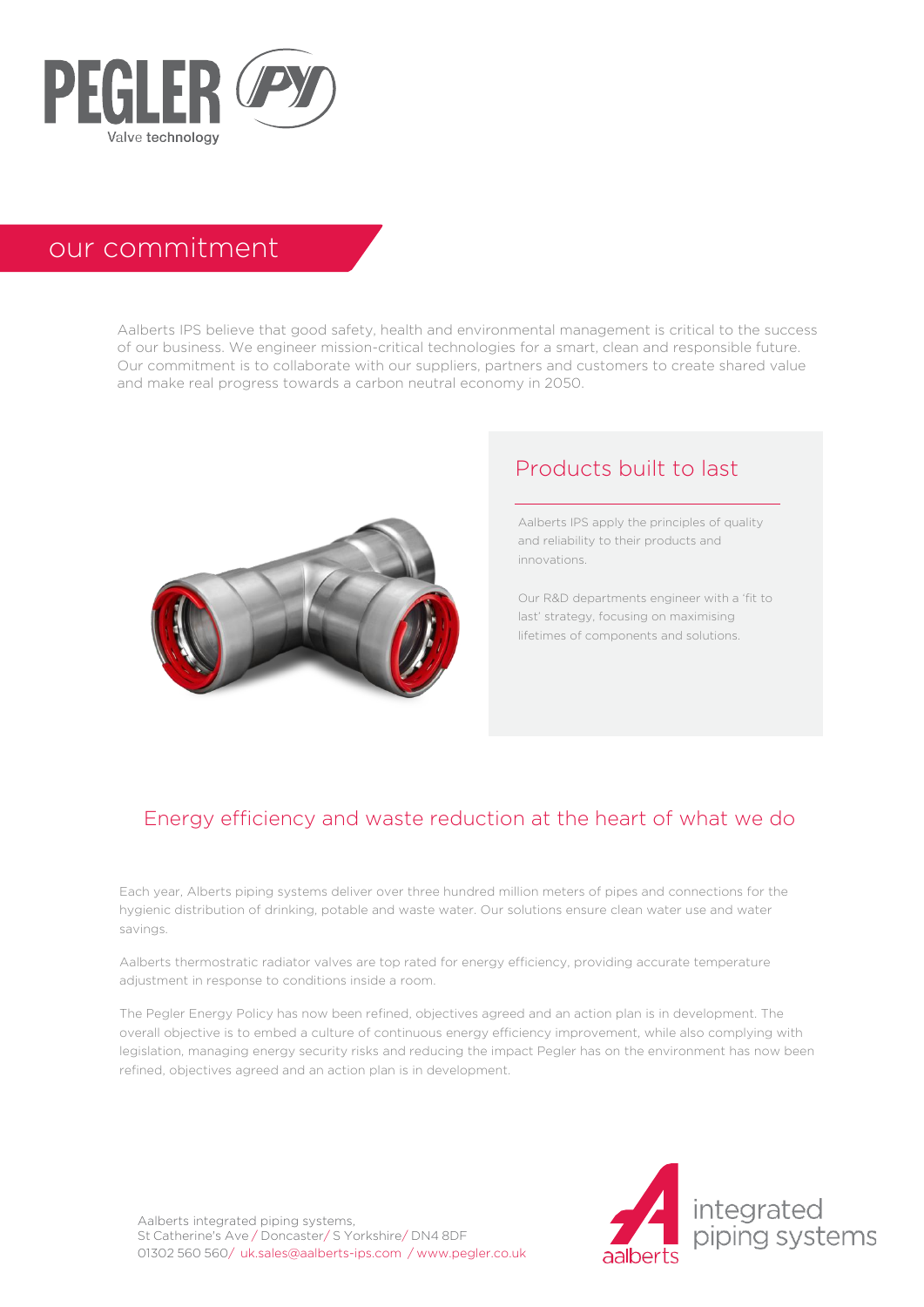

# Shaping eco-friendly buildings

Energy consumption and efficiency is of increasing importance to the construction of new buildings. By offering a range of products in a BIM format, we facilitate the reporting of detailed dimensions to better monitor cost, maintenance schedules and performance. This helps to reduce cost and increase the certainty of project outcomes, as well as future-proofing our products for advanced reporting on the embedded and operational carbon of projects.



# responsible choices

Aalberts IPS have set ambitious targets for carbon and waste reduction and have several projects in place to work towards this, including a project to adapt our light fittings which will save up to 186 tonnes of CO2 year on year. We set high standards not only for ourselves but for our suppliers, from whom we require the completion of ethical questionnaires and audits. A dedicated supplier development engineer is reponsible for overseeing supplier due diligence.

We are committed to monitoring and reducing waste on site and via our packaging using continuous evaluations of our policy and processes.

Our factory uses recycled brass to manufacture our products. Each year, Aalberts IPS recycle over 6000 tonnes of brass. Our packaging is over 96% recyclable and we are currently working on a project to improve this futher.



# a common goal

Our sustainability strategy cannot be achieved alone. We partner with numerous organisations in our industry in order to share best practice and accelerate our progress.

In May 2021, Aalberts IPS was awarded the prestigious gold status award by the Supply Chain Sustainability School. Our engagement with the School has facilitated more in-depth collaboration with our key clients and prompted conversations of collective projects with the mutual goal of reducing waste and energy consumption. We are now better informed to understand the ambitious sustainability objectives of our clients, and to ensure that our proposal supports and furthers those objectives.

Aalberts integrated piping systems, St Catherine's Ave / Doncaster/ S Yorkshire/ DN4 8DF 01302 560 560/ [uk.sales@aalberts-ips.co](mailto:uk.sales@aalberts-ips.com)[m / www.p](http://www.pegler.co.uk/)egler.co.uk

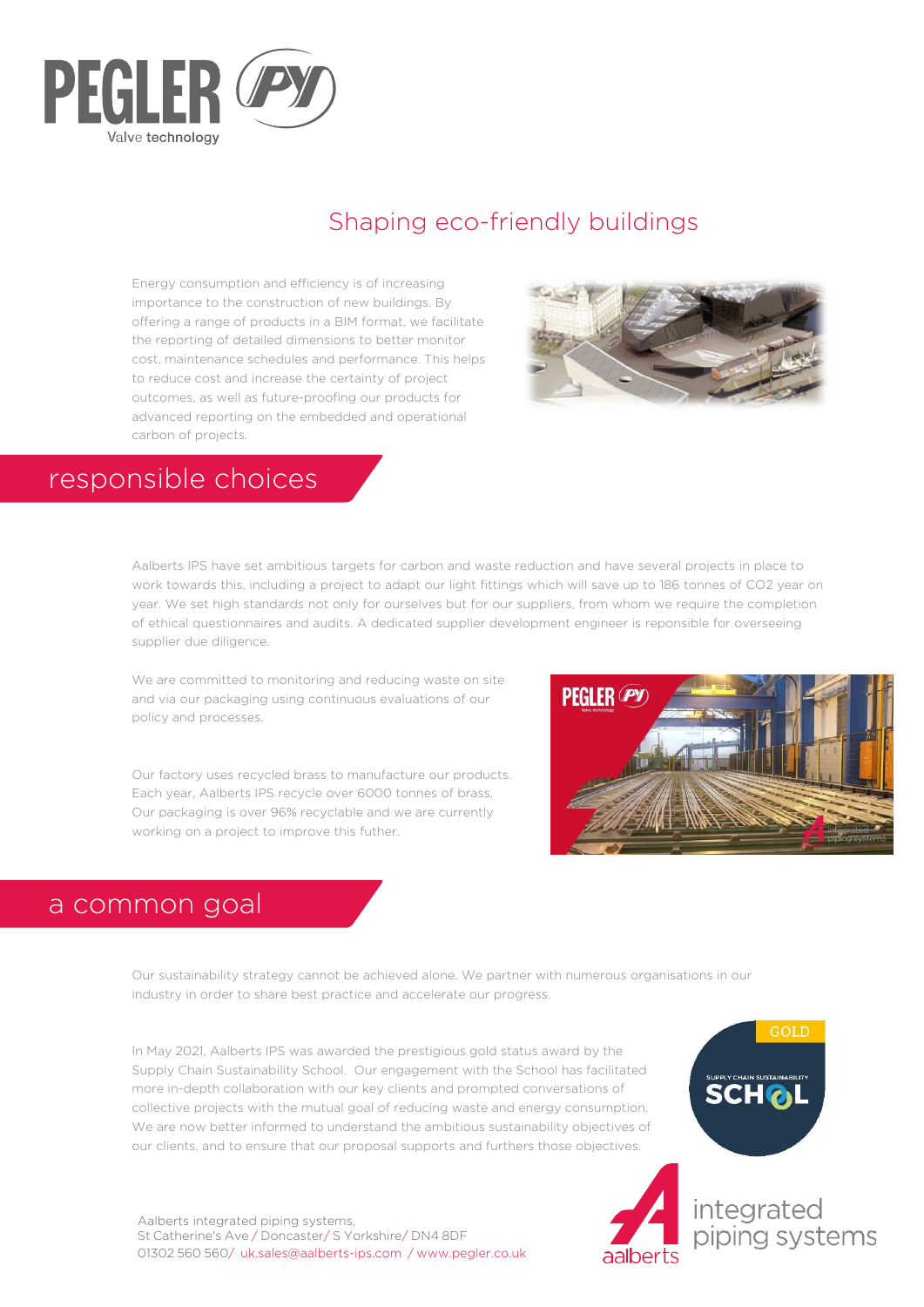

#### UK energy saving projects

# Heating

Modifications to space heating time and temperature controls resulted in an energy saving of 2,000,000kWh (368tCO2e) in 2020.

# Lighting

Lighting in our Doncaster site is being upgraded to LED wth presence detection and photo-cell controls. Completion in 2022 will result in annual energy savings of 720,000kWh (184tCO2w).

# Plating Plant

Improved control of plating plant air supply, extraction systems and process boiler. Phase 1 of this project began in Q1 2021. Annual energy savings will be 906,000kWh (194tCO2e).

# results

Due to the results of many waste and energy reduction projects at in the UK fir Aalberts IPS, emissions have seen a considerable reduction since its baseline year of 2019. We are proud of the reductions achieved and will continue to use data-driven projects to further our progress.



2019:



6,352.8tCO2e



Relative CO2e Emissions - UK

(tCO2e per tonne of production

output)



2019-2020 Q1+Q2 2021 vs 2019